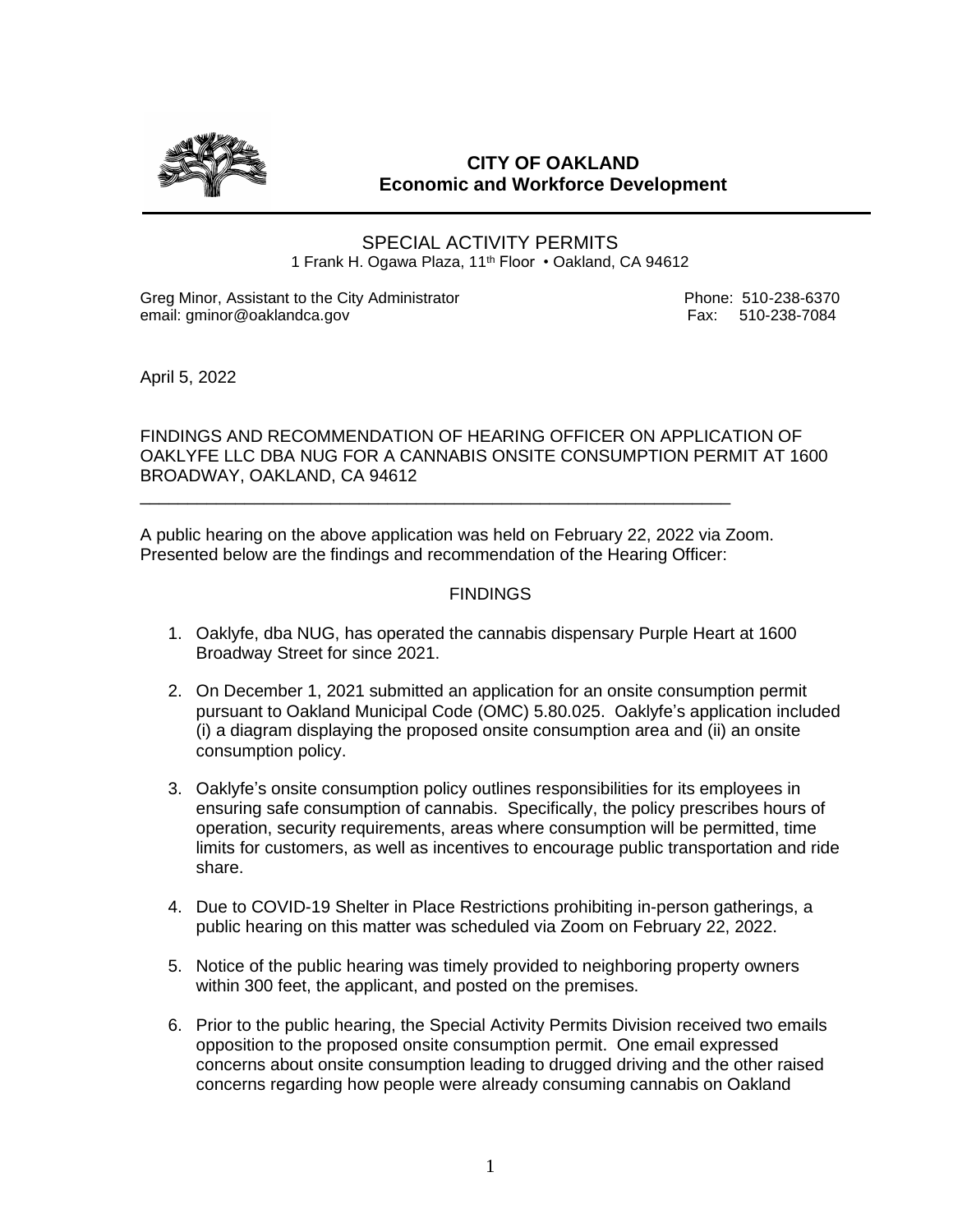streets, the dispensary's proximity to children, and general crime in downtown Oakland.

- 7. At the public hearing Ky Hang and John Oram presented on behalf of the Oaklyfe. They described how their dispensary consists of approximately 4,500 square feet in the basement of the building and that the onsite consumption lounge will utilize around 600 square feet. Moreover, they added that all access points to the dispensary are secured by a private security company and that their store currently receives a few hundred customers a day without drawing much attention, in part due to their good neighbor policy, which includes prohibited any consumption in front of their store.
- 8. Mr. Oram underscored that people deserve a safe place to consume cannabis. Along those lines, Mr. Oram specified that Oaklyfe will improve the ventilation in the designated consumption area and staff will observe how much customers consume and educate consumers about not driving.
- 9. One public speaker, Beth Arce, expressed concerns about whether allowing onsite consumption would exacerbate public safety issues in the area.
- 10. Mr. Oram replied by underscoring Oaklyfe's security and onsite consumption policies and offered to connect directly with Ms. Arce to address any of her concerns related to the operation of the dispensary.

## **DISCUSSION**

OMC 5.80.025 authorizes the City Administrator to issue an onsite consumption permit to existing dispensaries in good standing after taking into consideration the operating history and business practices of the applicant and any other factors necessary to promote the peace, order and welfare of the public.

Oaklyfe has operated a dispensary at 1600 Broadway for close to a year without raising any concerns and Oaklyfe has outlined a plan for ensuring customers consuming onsite do not raise any public safety issues through drugged driving or excessive consumption. Furthermore, during the public hearing Oaklyfe demonstrated a willingness to establish positive relationships with neighbors and proactively address issues before they arise.

In terms of the emails opposing the issuance of an onsite consumption permit and their concerns regarding public intoxication, crime and drugged driving, the proposed onsite consumption will take place indoors and thus offer a space for cannabis consumption away from youth or public view. Furthermore, the hearing officer is not aware of any data, nor was anything presented at the public hearing, substantiating the claim that cannabis consumption will cause those consuming cannabis to commit crimes and thereby increase crime in the downtown. Finally, 1600 Broadway is in the heart of downtown with numerous public transit and ride share options. The combination of a transit-rich location and Oaklyfe's anti-drugged driving policies addresses this concern.